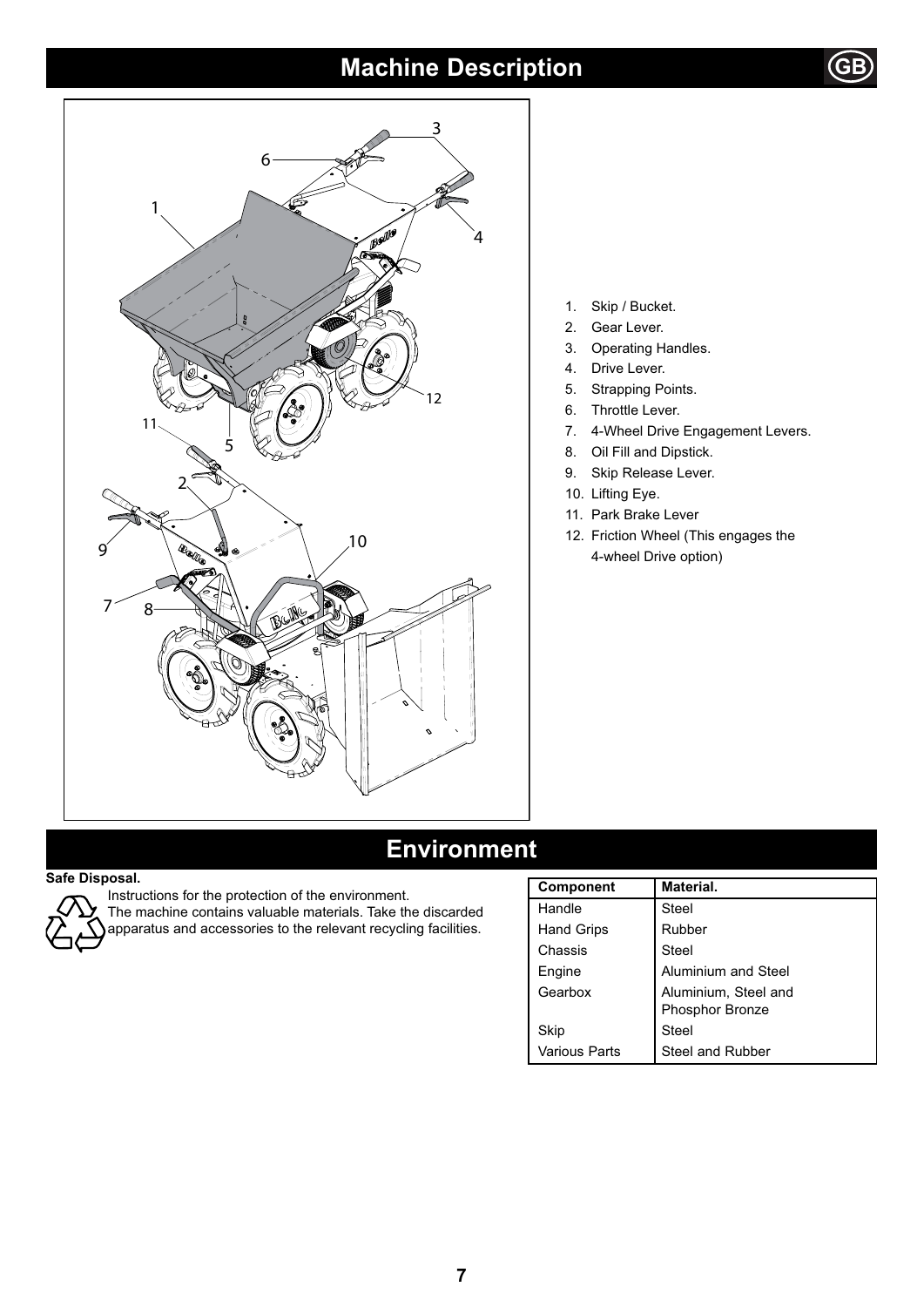# **GB Technical Data**



|                                            | <b>BMD 300</b>         |
|--------------------------------------------|------------------------|
| A - Machine Width (mm)                     | 716                    |
| B - Machine Length (mm)                    | 1588                   |
| C - Machine Length During Tipping (mm)     | 1957                   |
| D - Machine Height (mm)                    | 925                    |
| E - Machine Height During Tipping (mm)     | 859                    |
| F - Wheel Base                             | 528                    |
| <b>Engine Model</b>                        | Honda GXV160 (5.5Hp)   |
| Engine Type                                | <b>Unleaded Petrol</b> |
| Maximum Engine RPM                         | 3000                   |
| Maximum Travel Speed - Forward (Km/h)      | 6                      |
| Maximum Travel Speed - Reverse (Km/h)      | 2.6                    |
| Skip Capacity - Fill Volume (Ltr)          | 113                    |
| Skip Capacity - Heaped Volume (Ltr)        | 134                    |
| Tyre Pressure (PSI / Bar)                  | 30/2.1                 |
| Tyre Size (in)                             | $4.00 \times 10$       |
| Tyre Pressure - Friction Wheel (PSI / Bar) | 35/2.4                 |
| Tyre Size - Friction Wheel (in)            | $9 \times 3.5 - 4$     |
| Machine Weight (kg)                        | 155                    |
| Maximum Axle Weight (kg)                   | 300                    |
| Maximum Uphill Gradient                    | $20^{\circ}$           |
| Maximum Downhill Gradient                  | $20^{\circ}$           |
| Noise Level (dB(A))                        | 101                    |
| 3 Axis Vibration (m/s <sup>2</sup> )       | 6.6                    |
| Usage Time (Mins)                          |                        |
| - EAV 2.5 m/s                              | 68                     |
| - ELV 5.0 m/s                              | 272                    |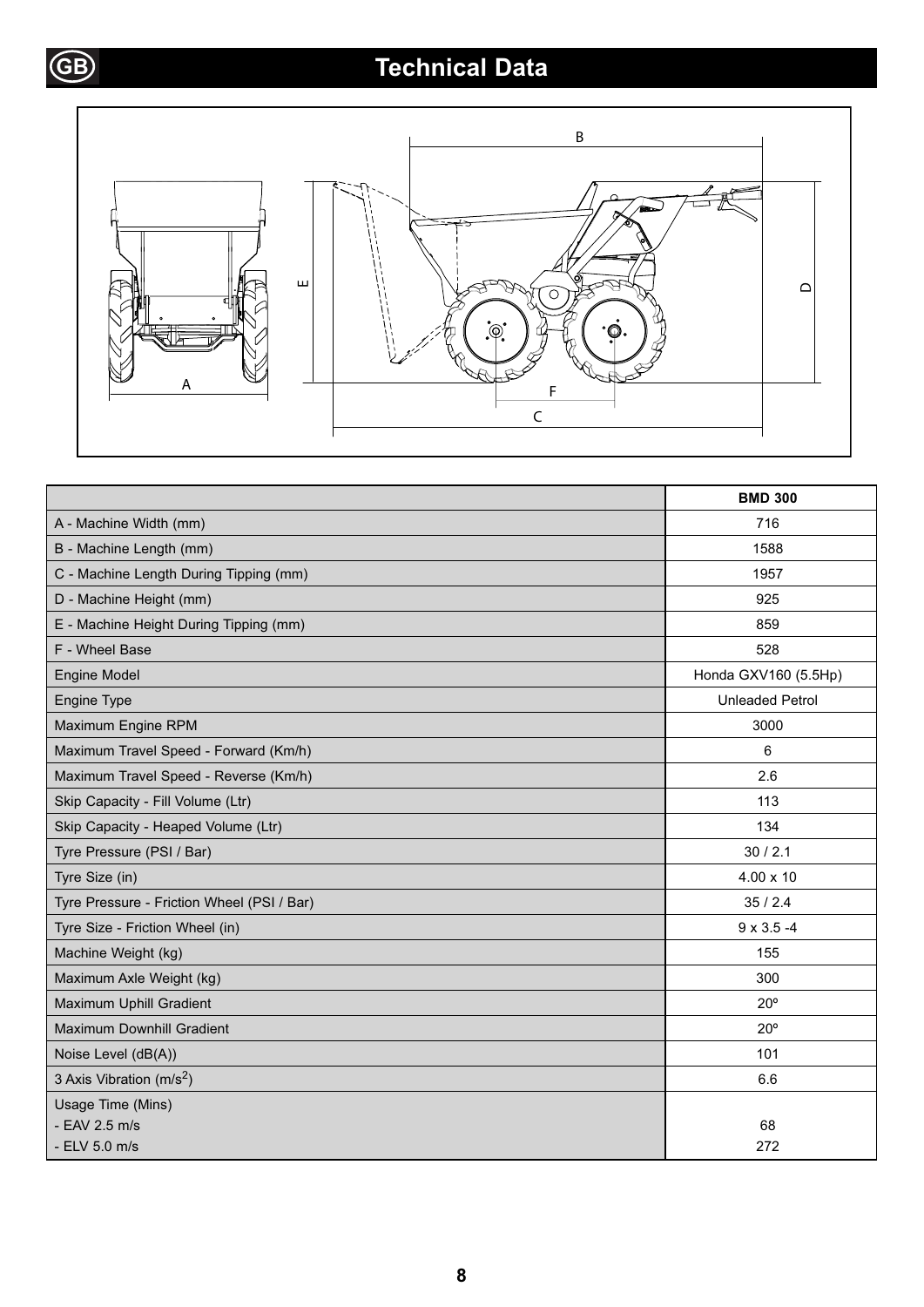# **General Safety**

For your own personal protection and for the safety of those around you, please read and ensure you fully understand the following safety information. It is the responsibility of the operator to ensure that he/she fully understands how to operate this equipment safely. If you are unsure about the safe and correct use of the BMD Minidumper, consult your supervisor or Belle Group.



**WARNING** Improper maintenance can be hazardous. Read and Understand this section before you perform any maintenance, service or repairs.

- This equipment is heavy and must not be lifted single-handedly, **GET HELP** and use suitable lifting equipment.
- Cordon off the work area and keep members of the public and unauthorized personnel at a safe distance.
- Personal Protective Equipment (PPE) must be worn by the operator when ever this equipment is being used (see Health & Safety).
- Make sure you know how to safely switch this machine **OFF** before you switch it **ON** in case you get into difficulty.
- Always switch **OFF** the engine before transporting, moving it around the site or servicing it.
- During use the engine becomes very hot, allow the engine to cool before touching it. Never leave the engine running and unattended.
- Never remove or tamper with any quards fitted, they are there for your protection. Always check quards for condition and security, if any are damaged or missing, **DO NOT USE THE BMD MINIDUMPER** until the guard has been replaced or repaired.
- Do not operate the machine when you are ill, feeling tired, or when under the influence of alcohol or drugs.
- Do not stand the machine on end with the engine running.
- Do not use the BMD Minidumper to transport people.
- Do not release the brake suddenly when travelling forward at speed with a heavy load as the machine may topple forward.
- When travelling downhill, engage the reverse gear with the clutch lever fully engaged and parking brake lever pressed down (brake off). Close the throttle if necessary so that engine braking controls the speed.
- Always ensure that when moving downwards on a hill, the machine is travelling in reverse.

#### **Fuel Safety**

Petrol is flammable. It may cause injury and property damage. Shut down the engine, extinguish all open **WARNING** Petrol is flammable. It may cause injury and property damage. Shut down the engir<br>flames and do not smoke while filling the fuel tank. Always wipe up any spilled fuel.

- Before refuelling, switch off the engine and allow it to cool.
- When refuelling, **DO NOT** smoke or allow naked flames in the area.
- Spilt fuel must be made safe immediately, by using sand. If fuel is spilt on your clothes, change them.
- Store petrol in an approved, purpose made container away from heat and ignition sources.
- If fuel is spilt when re-fuelling the tank, wipe off the excess and wait 2 minutes before re-starting.

### **Health And Safety**

#### **Vibration.**

Some vibration from the operation is transmitted through the handle to the operator's hands. **DO NOT** exceed the maximum usage times. (See Technical Data section)

#### **PPE (Personal Protective Equipment).**

Suitable PPE must be worn when using this equipment i.e. Safety Goggles, Gloves, Ear Defenders, Dust Mask and Steel Toe capped footwear. Wear clothing suitable for the work you are doing. Tie back long hair and remove any jewellery which may catch in the equipment's moving parts.

#### **Petrol Machines.**

#### Fuel.

Do not ingest fuel or inhale fuel vapours and avoid contact with your skin. Wash fuel splashes immediately. If you get fuel in your eyes, irrigate with copious amounts of water and seek medical attention as soon as possible.

#### **Exhaust Fumes**



**WARNING** The exhaust fumes produced by this equipment are highly toxic and can kill!

Do not operate the BMD Minidumper indoors or in a confined space, make sure the work area is adequately ventilated.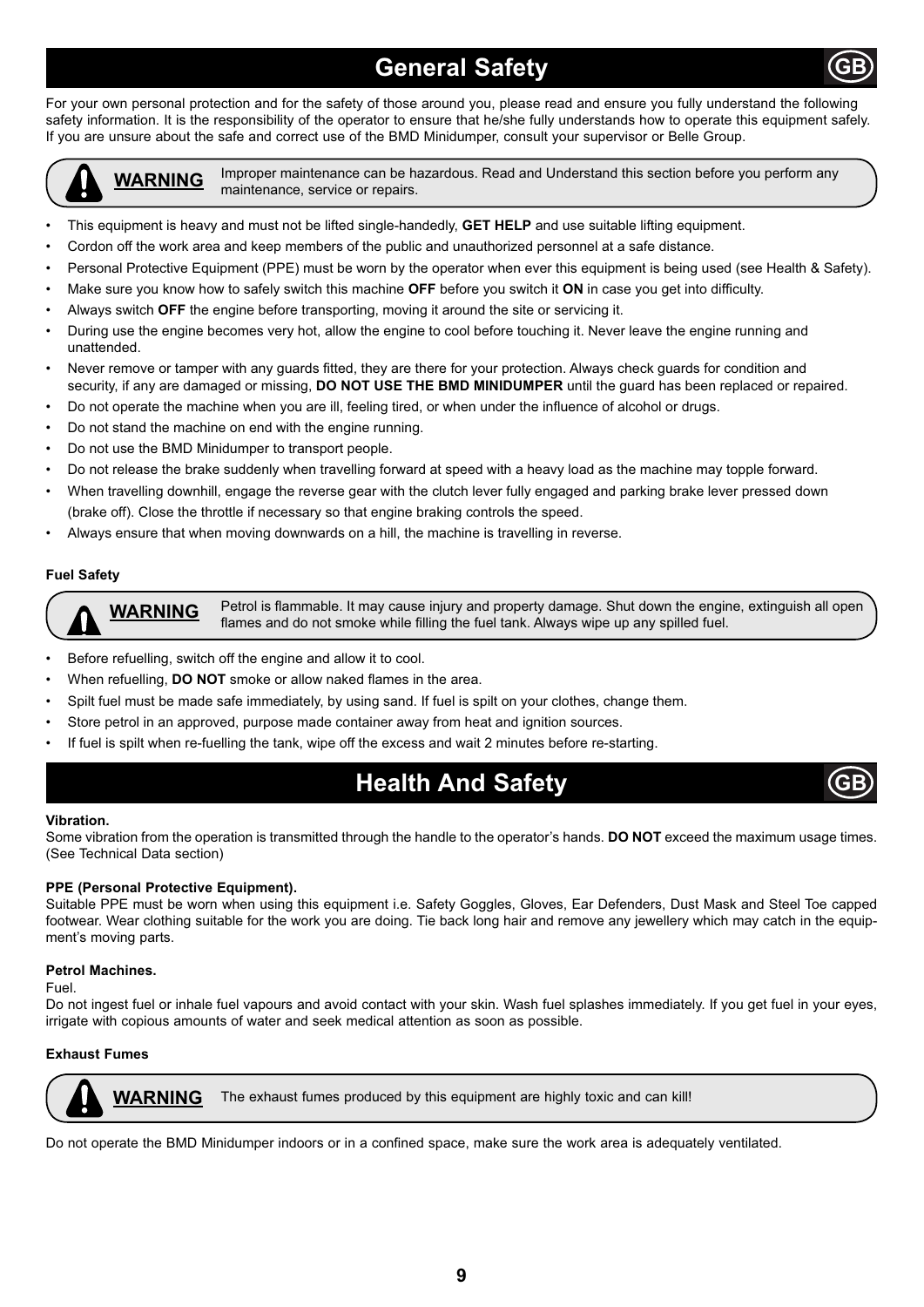

# **A - Operating Instructions Decal**

- 1. Select the Neutral Gear position.
- 2. Select the Choke position.
- 3a. Move the Fuel Valve to the 'ON' position.
- 3b. Start the Engine using the Recoil Start.
- 4. Select desired Engine Speed.
- 5. Select desired Gear.
- 6. Press down the Brake Lever and at the same time, Pull-up the Clutch Lever to operate the machine.
- 7a. Release the Clutch Lever to stop the machine.
- 7b. Release the Brake Lever to apply the Park Brake.
- 8. **DO NOT** change gear whilst the machine is in motion.
- 9. To release the Skip., Pull-up the Skip Release Lever and then lift-up the back end of the machine using the handles.
- 10. Select the 'OFF' position to stop the machine.

#### **B - Unleaded Decal**

Only use *'SP95 Unleaded Petrol'*.

#### **C - Gear Selection Decal**

- $-1$  = Reverse Gear. Can be used on slopes with a gradient less than 20 $^{\circ}$ .
- 0 = Neutral Position.
- 1 = 1st Gear. Can be used on slopes with a gradient less than  $20^\circ$ .
- $2 = 2nd$  Gear.
- $3 = 3rd$  Gear.
- $4 = 4$ th Gear. Should only be used on flat ground with no load.

**PLEASE NOTE:-** The machine should not be used on a slope with a gradient of more than 20°.



**Park Brake**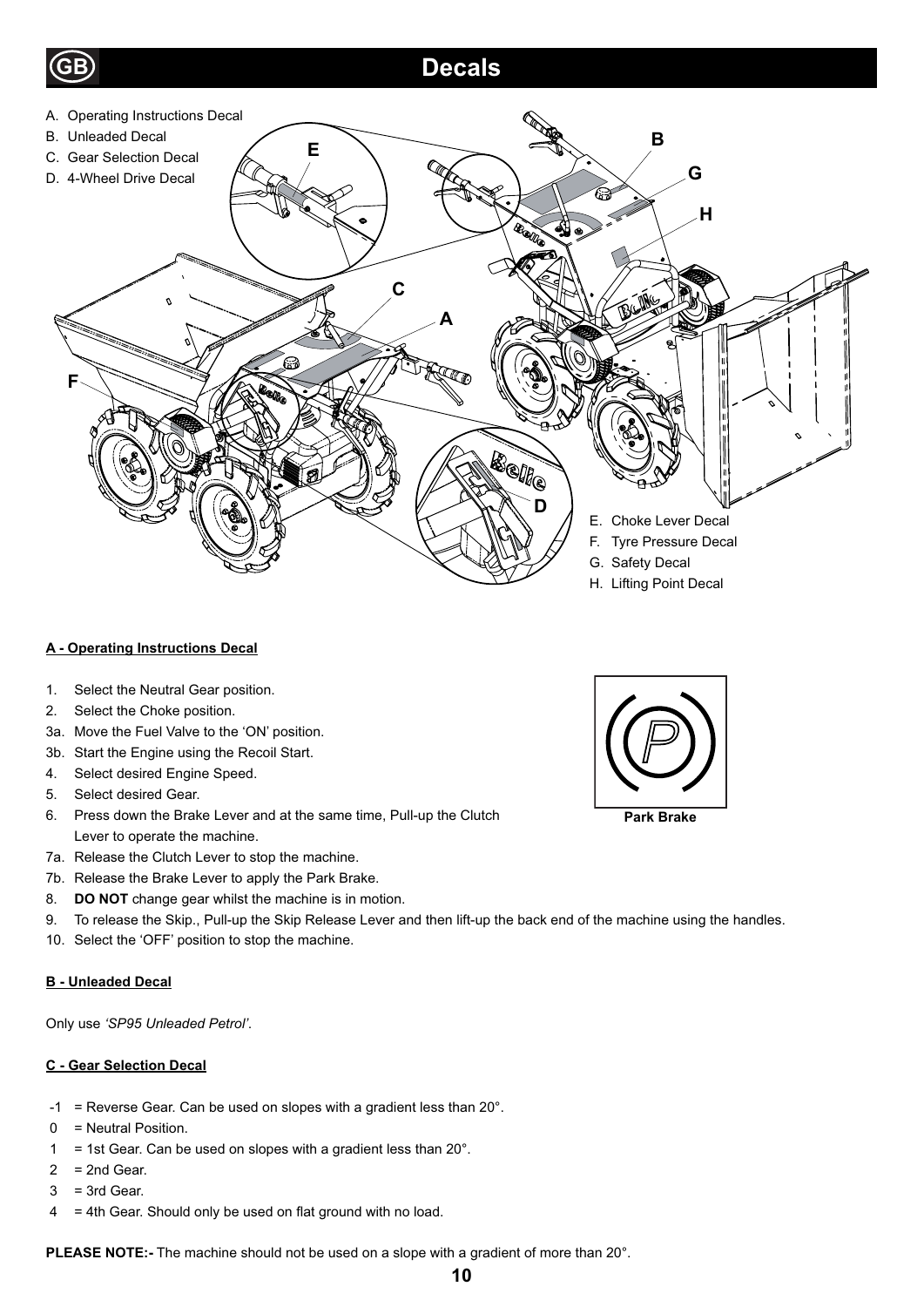### **D - 4 Wheel Drive Decal**



**Service Position Only**

### **E - Choke Lever Decal**



**Position**

### **F - Tyre Pressure Decal**

- The front and rear tyre pressures must be **30 PSI / 2.1 Bar.**
- The Friction Wheel tyre pressures must be **35 PSI / 2.4 Bar.**

### **G - Safety Decal**



**WARNING! Please Read Operators Manual**

### **H - Lifting Point Decal**







**4 Wheel Drive / Working Position**



**Slow Engine Speed Position**



**'OFF' Position**



**Wear Protective Footwear**



**Wear Ear Protection**



**Wear Eye Protection**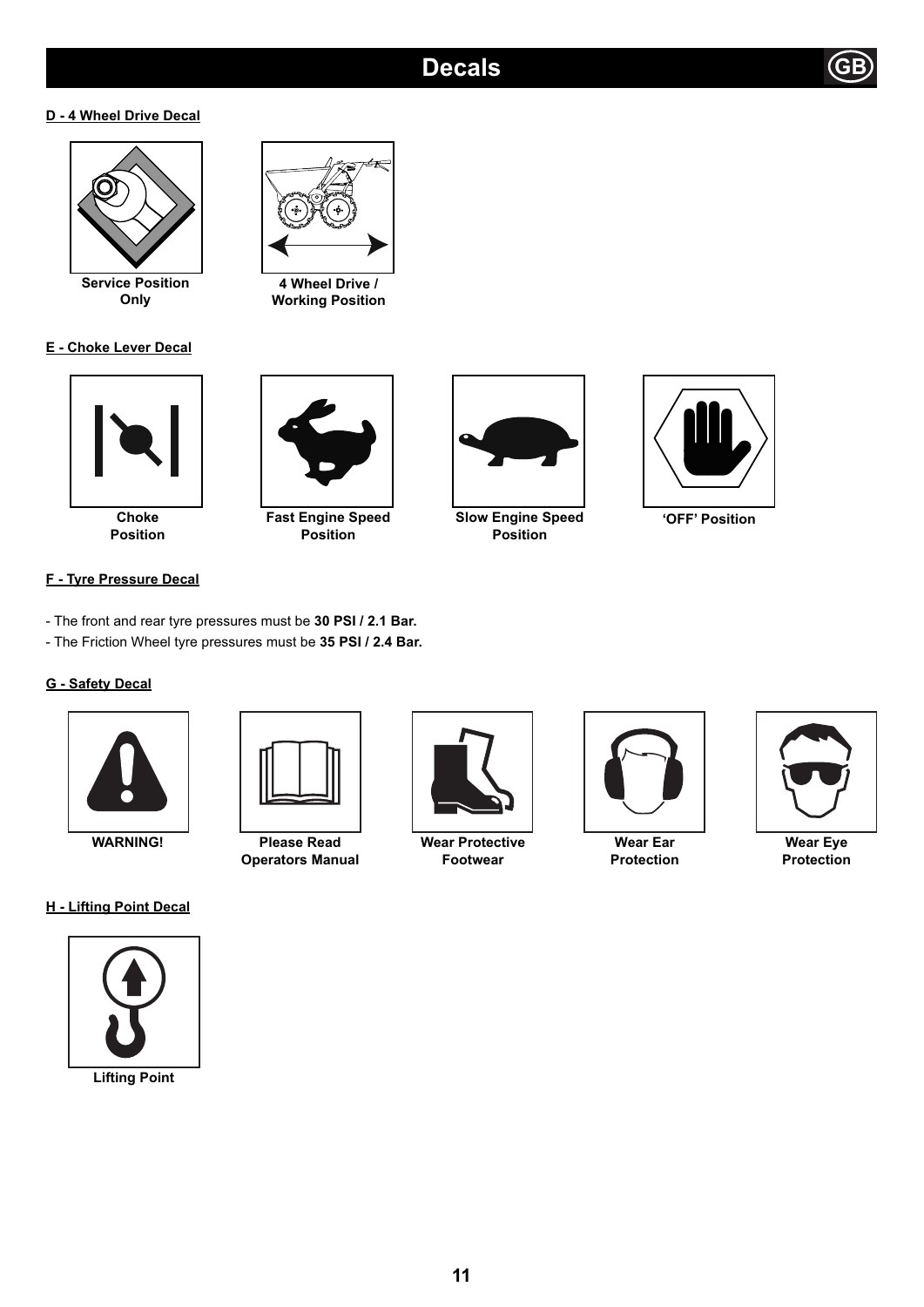

## **Pre-start Checks**

#### **Pre start-up inspection.**

The following Pre-start-up inspection must be performed before the start of each work session or after every four hours of use, whichever is first. Please refer to the service section for detailed quidance. If any fault is discovered, the BMD Minidumper must not be used until the fault is rectified.

- 1. Thoroughly inspect the BMD Minidumper for signs of damage. Check components are present and secure.
- 2. Check fluid lines, hoses filler openings, drain plugs and any other areas for signs of leakage. Fix any leaks before operating.
- 3. Check the engine oil level and top up as necessary.
- 4. Check the engine fuel level and top up as necessary.
- 5. Check for fuel and oil leaks.

### **Start and Stop Procedure**

#### **Honda GXV 160 Petrol Engine**

#### **Starting**

- 1. Turn the fuel shut off valve to the ON position. See Diagram 1
- 2. Move the throttle control to the choke position. Do not use the choke when the engine is warm. Move the throttle control slightly Maximum RPM (Hare) position.
- 3. Pull the starter grip lightly until resistance is felt, then pull briskly.
- NOTE:- Do not allow the starter grip to snap back against the engine. Return it gently to prevent damage to the starter.
- 4. If the choke was used to start the engine, move the throttle to the fast (or high) position as soon as the engine warms up enough to run smoothly without use of the choke.

#### **Throttle Lever**

5. Position the throttle control for the desired engine speed. For best engine performance, it is recommended that the engine be operated with the throttle in the fast (or high) position.

For safety reasons, the maximum operating speed must be adjusted with a special tool. Please consult **CAUTION** your authorised Honda dealer for this operation.

6. Using a tachometer, check the engine speed. If you can't obtain the top no load engine speed specified, consult your Honda dealer.

#### **Stopping**

- 7. Move the throttle control to the stop position. The fuel cock will automatically turn off.
- 8. When the engine has stopped, turn the fuel valve to the OFF position if you do not intend to restart the engine soon. See Diagram 2.



**Diagram 1**



**Diagram 2**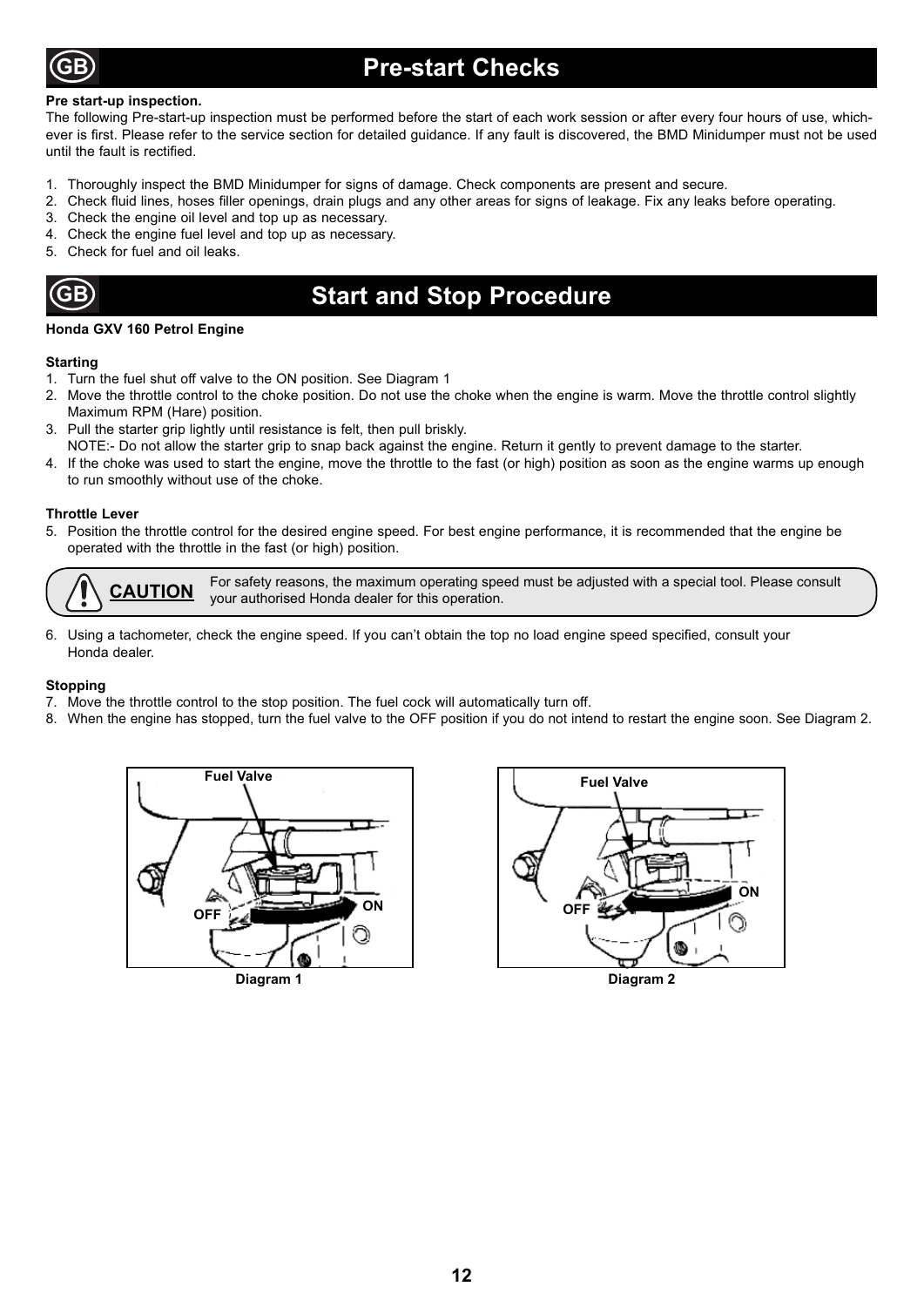#### **Gear Selection Options**

1st Gear = Climbing steep slopes, steps or ramps.

2nd Gear = Climbing slopes.

3rd Gear = Travelling on level ground when laden.

4th Gear = Travelling on level ground when unladen.

#### **Operating the BMD Minidumper**

- 1. Start the engine.
- 2. With the engine running, select the gear by turning the Gear Lever (2) to the desired position.
- 3. Release the brake by pressing the red Park Brake Lever (11) down towards the operating handle and pull the Drive Lever (4) upwards to engage drive. The machine will now begin to move.
- 4. Once the machine is moving the throttle can be opened or closed to increase or decrease the speed of the machine. (If more speed is required, follow steps 2, 3 and 4 but select a higher gear than is currently in use)

**NOTE:** The gears cannot be altered whilst the machine is in motion.

**CAUTION** If it is necessary to travel down a slope of more than 15° when fully laden, ensure that the machine is turned round and reverse down the slope.

#### **Emptying the Skip**

engine is running.

drive is engaged.

spinning whilst 4-wheel

1. Stop the machine by releasing the Drive Lever (4) followed by releasing the red Park Brake Lever (11).

Front wheels are **Under inflated tyres.** Inflate tyres to 30 psi.

- 2. Once the machine has become stationary compress the Skip Release Lever (9) and slightly lift-up the rear of the machine. The Skip (1) will tip forwards disposing of its contents.
- 3. When the Skip (1) is empty, push back to its original postion. The Skip (1) will lock into place automatically.

**Note:** The numbers shown in brackets above refer to the pictures shown in the Machine Description section of the booklet.

### **Troubleshooting Guide**

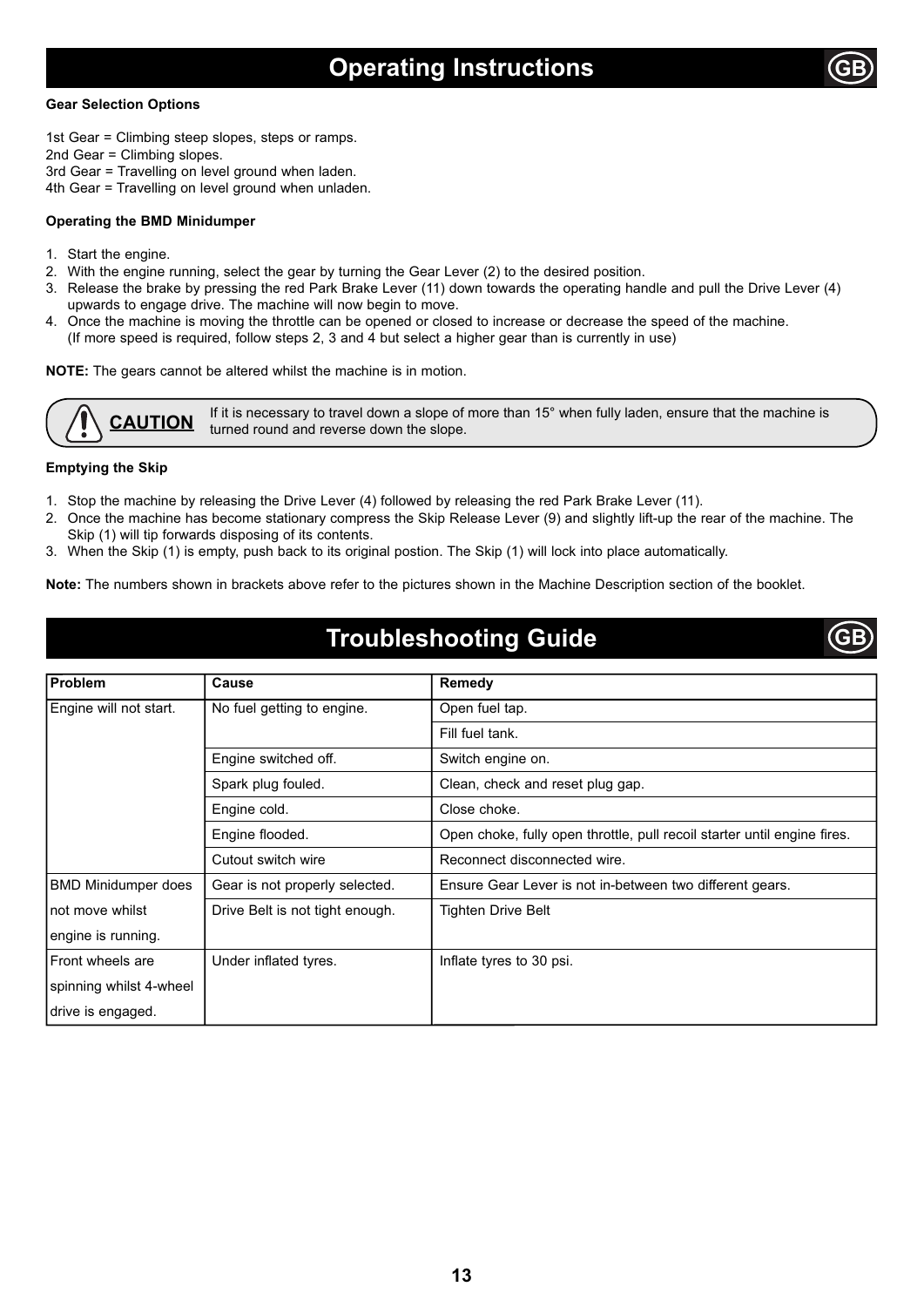

### **Service and Maintenance**

#### **The following tools are required for essential maintenance procedures and are not supplied with the machine.**

- 
- 
- 
- 

- 17mm Socket - 19mm Socket - 19mm Socket - 14mm Plug Socket

- 10mm Spanner 2 x 13mm Spanners 17mm Spanners
- 19mm Spanner Pliers
- **Gearbox Oil**

There should be no maintenance required as this is a sealed Gearbox. If there are any signs of leakage, stop using the machine and contact your local dealer or the Belle Group.

#### **Machine Cleaning**

Clean the machine after it has been used to prevent the collection of hardened debris. Hardened debris is very difficult to remove. To clean it use an old brush or hand brush with water.

**NOTE:** Never pressure wash or hose down the engine. Clean only with a cloth or compressed air.

#### **Park Brake**

The Parking Brake operates automatically when the red Parking Brake Lever is in the upright position. A spring holds the brake on until the lever is compressed to release it. Correct adjustment is crititcal. If the brake cable is too tight the brake spring will not be applying full pressure to the brake arm. If the brake cable it too slack, the brake may not release correctly when the lever is depressed and the brake will drag causing overheating and wear to the brake pads and damage to the gearbox.

#### **Air Filter**

If it is dirty, proceed as follows:-

*Foam Element* - Wash the element in a solution of washing-up liquid and water. Allow the element to dry, then soak in clean engine oil and squeeze out the excess oil. If the engine smokes during start-up then too much oil has been left on the foam.

*Paper Element* - Tap the element on a hard surface or blow from inside using compressed air to remove any excess dust within the filter. Replace every 200 hours or if it is extremely dirty.

| <b>Routine Maintenance</b> |                        | Every<br>20 hours | <b>Every</b><br>50 Hours | <b>Every</b><br><b>75 Hours</b> | <b>Every</b><br>200 Hours |
|----------------------------|------------------------|-------------------|--------------------------|---------------------------------|---------------------------|
| Engine Oil                 | Change                 |                   |                          |                                 |                           |
| Air Filter                 | <b>Check Condition</b> |                   |                          |                                 |                           |
|                            | Clean / Replace        |                   |                          |                                 |                           |
| Spark Plug                 | Change                 |                   |                          |                                 |                           |

#### **Oil / Fuel Type & Quantity - Spark Plug Type**

|                            | Oil type      | Quantity<br>(Litre) | <b>Fuel Type</b> | Capacity<br>(Litre) | <b>Spark Plug</b><br>Type | <b>Electrode</b><br>Gap (mm) |
|----------------------------|---------------|---------------------|------------------|---------------------|---------------------------|------------------------------|
| <b>Petrol Honda GXV160</b> | S.A.E. 10W 30 | 0.65                | Unleaded         | 2.0                 | BPR <sub>5ES</sub>        | $0.7 - 0.8$                  |

**Note:** Remove all Oil and Fuel before tipping the machine over.

#### **Belt Removal (On Machines Up To Serial No. 141778)**

- 1. Remove the 6 x M8 Bolts from the Sump Guard and then remove the Sump Guard from the machine.
- 2. Remove 3 X Bolts (A). This will allow you to remove the Belt (B). NOTE:- Ensure the Belt is removed from the Engine pulley (D) first.

#### **Belt Fitting (On Machines Up To Serial No. 141778)**

- 1. Place the Belt (B) onto the transmission pulley (C), and then onto the engine pulley (D).
- 2. Ensure the Belt (B) runs on the outside of the Clutch Tensioning Arm. (See the diagram on the right to see the route of the Belt (B))
- 3. Add Bolt (A) to the Clutch Tensioning Arm and tighten so that the arm is 245mm from the Cross Plate (See the diagram on the right). If adjustment is required, tweak the 2 Nuts (E) until correct distance is achieved.
- 4. Attach the Sump Guard using the 6 x M8 Bolts to a torque setting of 28Nm.

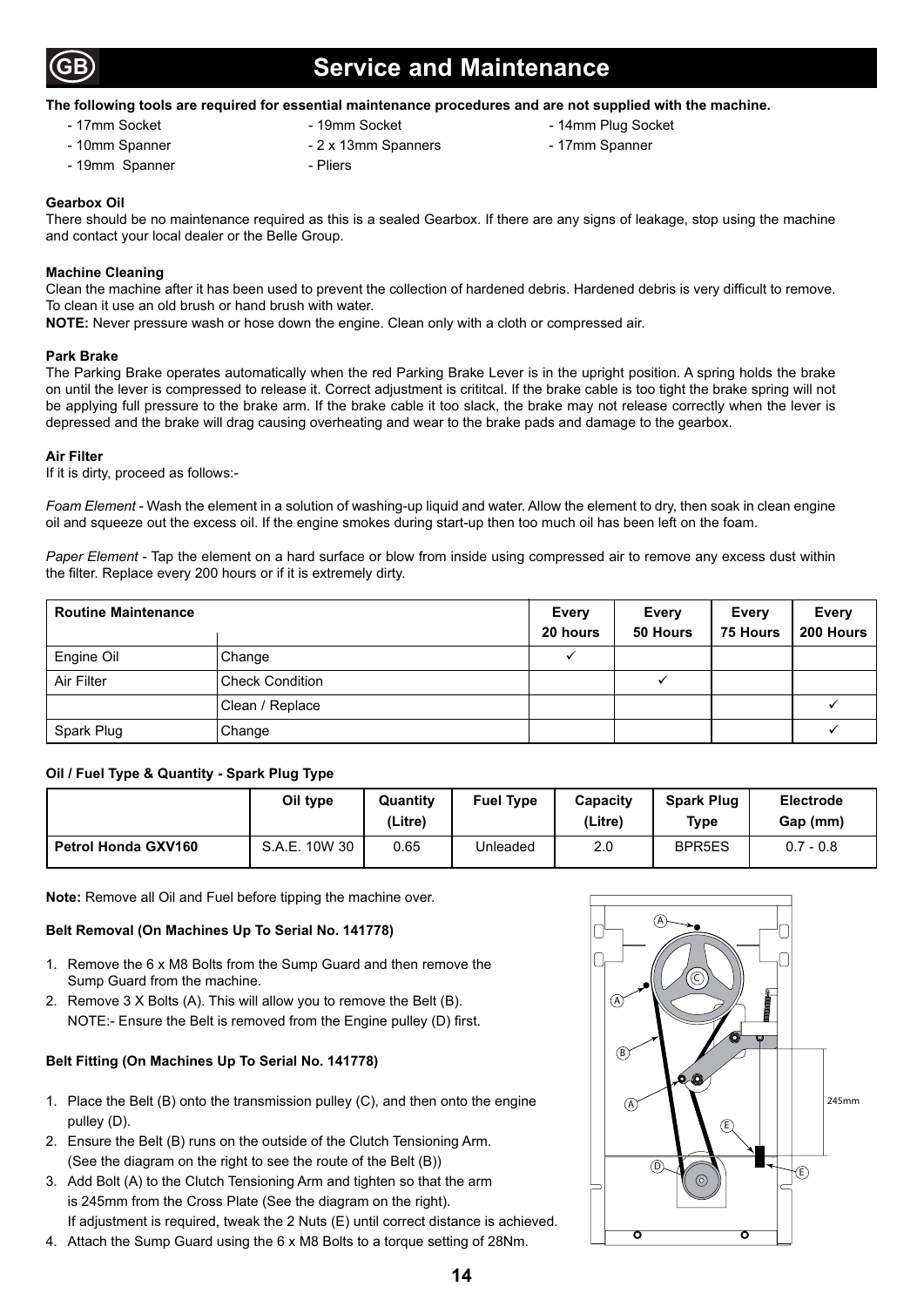### **Service and Maintenance**

**Note:** Remove all Oil and Fuel before tipping the machine over.

#### **Belt Removal (On Machines From Serial No. 141779)**

- 1. Remove the 6 x M8 Bolts from the Sump Guard and then remove the Sump Guard from the machine.
- 2. Remove 4 X Bolts (A). This will allow you to remove the Belt (B). NOTE:- Ensure the Belt is removed from the Engine pulley (D) first.

#### **Belt Fitting (On Machines From Serial No. 141779)**

- 1. Place the Belt (B) onto the transmission pulley (C), and then onto the engine pulley (D).
- 2. Ensure the Belt (B) runs on the outside of the Clutch Tensioning Arm. (See the diagram on the right to see the route of the Belt (B))
- 3. Add Bolt (A) to the Clutch Tensioning Arm and tighten so that the arm is 235mm from the Cross Plate (See the diagram on the right). If adjustment is required, tweak the 2 Nuts (E) until correct distance is achieved.
- 4. Attach the Sump Guard using the 6 x M8 Bolts to a torque setting of 28Nm.



# **Warranty**



Your new Belle Group 'BMD' Minidumper is warranted to the original purchaser for a period of one-year (12 months) from the original date of purchase. The Belle Group warranty is against defects in design, materials and workmanship.

The following are not covered under the Belle Group warranty:

- 1. Damage caused by abuse, misuse, dropping or other similar damage caused by or as a result of failure to follow assembly, operation or user maintenance instructions.
- 2. Alterations, additions or repairs carried out by persons other than Belle Group or their recognised agents.
- 3. Transportation or shipment costs to and from Belle Group or their recognised agents, for repair or assessment against a warranty claim, on any machine.
- 4. Materials and/or labour costs to renew, repair or replace components due to fair wear and tear.

The following components are not covered by warranty.

- · Drivebelt/s
- · Engine air filter
- · Engine spark plug

Belle Group and/or their recognised agents, directors, employees or insurers will not be held liable for consequential or other damages, losses or expenses in connection with or by reason of or the inability to use the machine for any purpose.

Warranty Claims

All warranty claims should firstly be directed to Belle Group, either by telephone, by Fax, by Email, or in writing.

For warranty claims:

Tel: +44 (0)1538 380000 Fax: +44 (0)1538 380038 Email : Warranty@belle-group.co.uk

Write to: Belle Group Warranty Department, Unit 5, Bode Business Park, Ball Haye Green, Leek, Staffordshire, ST13 6BW England.